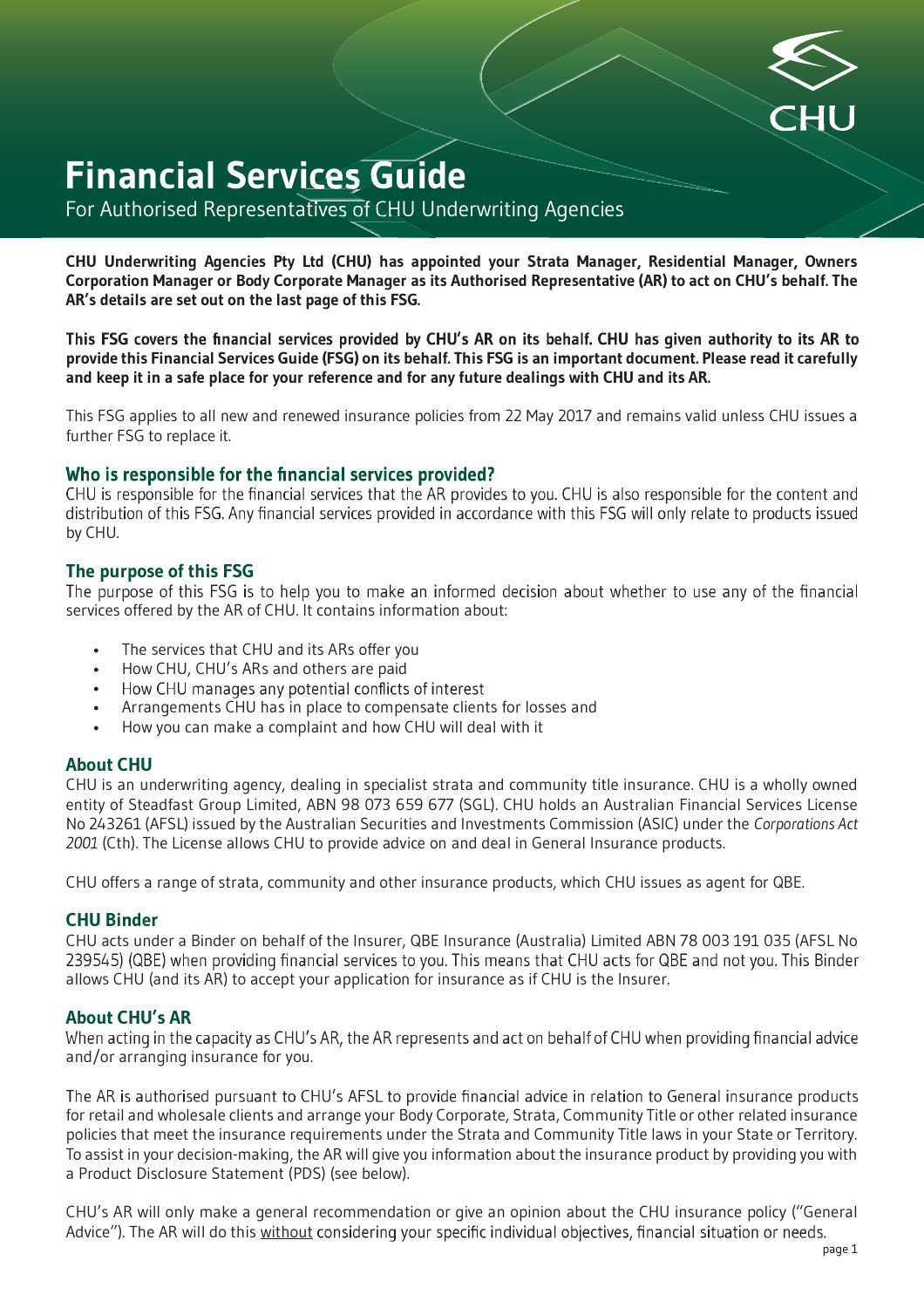

## **Product Disclosure Statement**

If the AR offers to arrange an insurance policy for you, they will also provide you with a Product Disclosure Statement (PDS). The PDS will contain important information about the particular policy, which will assist you in making an informed decision about whether to purchase the policy.

**The PDS is an important document. You should read it carefully to decide if the product features suit your** objectives, financial situation and needs before making a decision to purchase the Policy. Please keep the PDS in **a safe place for your reference and for any future dealings with CHU.**

## Premium, Commissions, Profit Shares, Financial Incentives/Benefits, Administration Fees and **Remuneration**

#### **Premium**

When CHU issues you with an insurance policy, you will pay a "premium" based on CHU's assessment of the risk profile you have provided. The total amount you pay is the premium, which includes any government taxes/duties/ levies such as GST, stamp duty and an administration fee if applicable.

When you pay your premium to CHU, CHU will retain its commission (see below) from the premium you pay and remit the balance to QBE. CHU will earn interest on the premium whilst it is in its account and earn a return. CHU will retain any interest earned on the premium.

You can choose to pay the premium by any of the payment methods set out in your invoice. You are required to pay CHU within the timeframe set out in the invoice. If CHU's AR is a Strata Manager, the usual practice is that you pay the AR for the services provided and they will deposit the payment into their trust account and then pay the premium to CHU.

#### **Commissions**

QBE pays a commission to CHU for each policy issued or renewed. The commission amount is 12.5% to 30% of the base premium paid by you (excluding any government taxes, duties and levies). The commission amount is included in the total amount you pay for your policy and not in addition to the policy.

CHU will also pay its AR a commission of up to 20% of the base premium paid by you (excluding taxes and charges). The commission amount will be set out in your invoice.

## **QBE Profit Share**

QBE may pay to CHU, a profit share, which is based upon QBE's underwriting profitability on the CHU book. Due to the contingent nature of insurance and the way the arrangement is set up, it is not possible to know the exact amount, if any, to which CHU may be entitled until the end of the qualifying period.

#### **SGL** - Benefits

As CHU is a wholly owned subsidiary of SGL, it has access to shared services from SGL, including compliance tools, manuals and training as well as legal, banking and group purchasing arrangements. These services are funded by SGL, subsidised by SGL or SGL receives a fee for them (see below).

#### **PICA**

If CHU's AR is a member of Prudential Investment Company of Australia ACN 004266817 (PICA), then the following applies:

PICA has entered into an arrangement with QBE and Willis Towers Watson ABN 90 321 237 (Willis) in relation to the provision of insurance policies, including the CommunitySure brand and QBE policies to parties including Owners Corporations. Under this arrangement, PICA may receive payments/commissions from QBE (which may include management fees and profit shares) which are calculated by reference in particular to the aggregate amount of premiums payable for CHU insurance policies. PICA may share part of any payments and/or commissions with the AR.

The exact amounts payable to PICA are unknown to CHU and the AR. The exact amount(s) payable to the AR are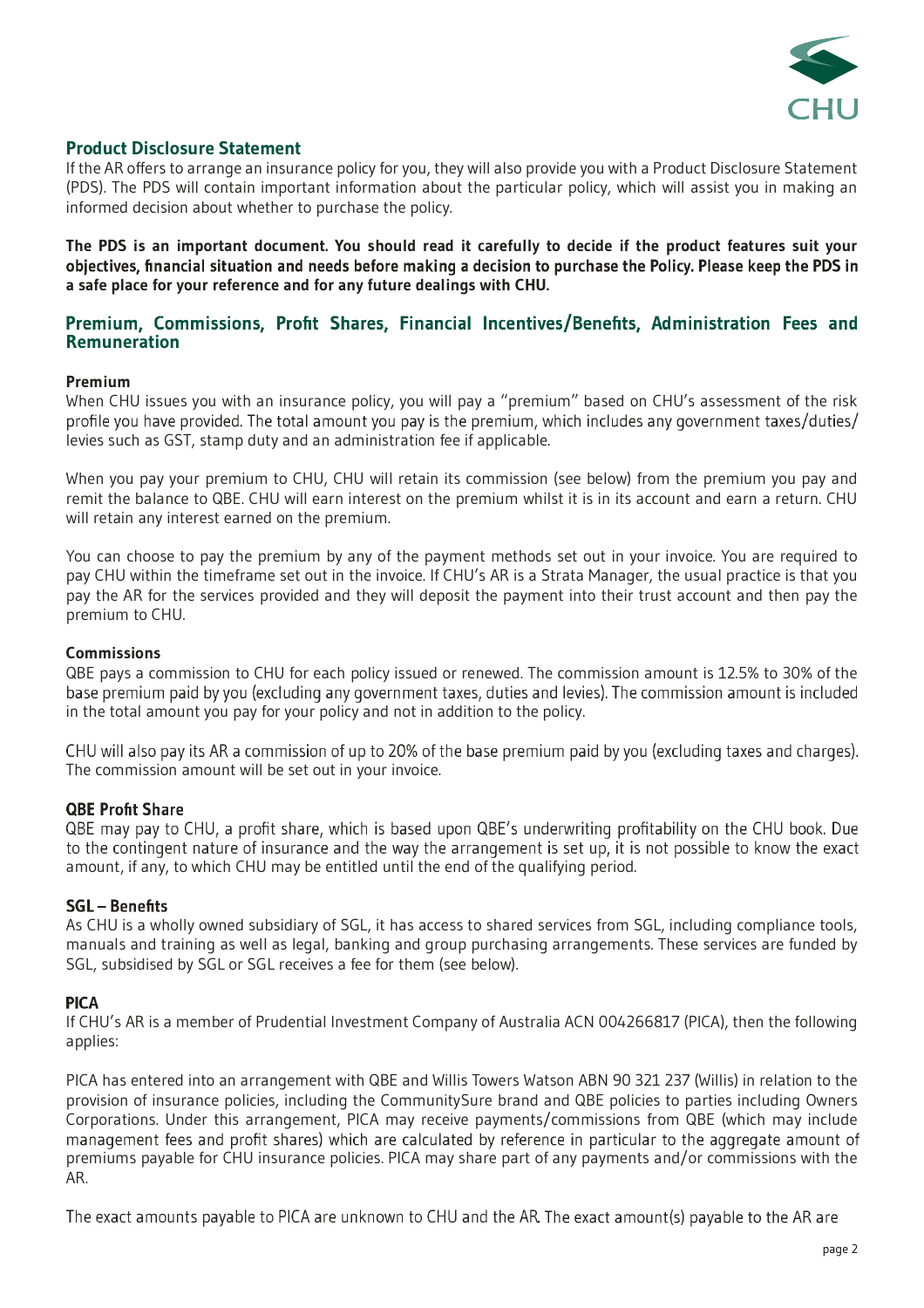

unknown to CHU and the AR at the time this FSG is provided as the amount (of the management fees, profit shares and PICA's other revenue) depends upon future events, which are uncertain.

#### **CHU's Platinum Partner Program**

CHU's AR may qualify for additional remuneration by way of a volume based bonus arrangement of between 0% and 1%. Due to the way that any such arrangement is set up, it is not possible to know the amount paid to the AR<br>(if the AR qualifies) until the end of the qualifying period. If the AR is a member of the Platinum Program, disclosed on the last page of this FSG under 'Authorised Representative Details".

#### **Administration fees**

CHU will charge you an Administration Fee for each policy issued or renewed through the AR. The reason for the fee is to meet CHU's costs to prepare and distribute documents. The exact fee amount is noted separately on your invoice and will vary depending on the product purchased. CHU can tell you the exact fee at the time you contact them (via the AR). The Administration Fee is not refundable in the event of cancellation unless the insurance policy is cancelled either within the cooling-off period or is a full term cancellation.

#### **Remuneration of AR and employees**

CHU's AR who will assist with your insurance needs and the employees of CHU's AR are paid a market salary and may earn a cash bonus or other incentives based on achievement of a broad range of CHU's goals, including financial targets.

#### Further information on Premiums, Commissions, Profit Shares, Financial Incentives/Benefits, Fees and **Remuneration**

You may request particulars of CHU's and CHU's AR's remuneration, commission, fees, profit sharing and other benefits, including to the extent relevant, a statement of the range of amounts or rates within a reasonable time following receipt of this FSG and before CHU provides any financial service to you.

#### **Other Important Relationships and Associations**

CHU wholly owns CHUiSAVER Underwriting Agency Pty Ltd (ABN 85 613 645 239) (AFSL 491113).

#### **Conflicts of interest**

CHU takes any actual, apparent and potential conflicts of interest seriously and has a conflict of interest policy, with which CHU and its AR must comply. Conflicts of interest are circumstances where some or all of your interests are or may be inconsistent with or diverge from some or all of CHU's or its AR's interests. CHU manages conflicts of interest through adequate controls, disclosure and avoidance. CHU also provides training to its employees and its AR to identify conflicts of interest and encourage the early reporting of potential conflicts of interest.

#### **Privacy Promise**

CHU and its AR are committed to protecting your privacy in accordance with the *Privacy Act 1988* (Cth) and the Australian Privacy Principles. CHU has a Privacy Promise (located in its PDS) and a Privacy Policy on its website (www. chu.com.au) which deals with the privacy and security of your personal information. If you apply for one of CHU's insurance products, CHU or its AR will collect information from you to decide whether to arrange insurance for you, on what terms and to handle any claims you make. You can request details of the information CHU holds about you at any time.

CHU's/Steadfast's Privacy Officer can be contacted on +61 2 9307 6656 or by writing to: PO Box A2016, Sydney South NSW 1235 **Postal Address: Email:** privacyofficer@steadfastagencies.com.au

## **General Insurance Code of Practice**

CHU and its AR supports and QBE is a signatory to the General Insurance Code of Practice issued by the Insurance Council of Australia (the Code).

#### **Your Duty of Disclosure**

In accordance with the *Insurance Contracts Act 1984* (Cth) you have a duty of disclosure. For the full wording of your duty of disclosure, please refer to the PDS.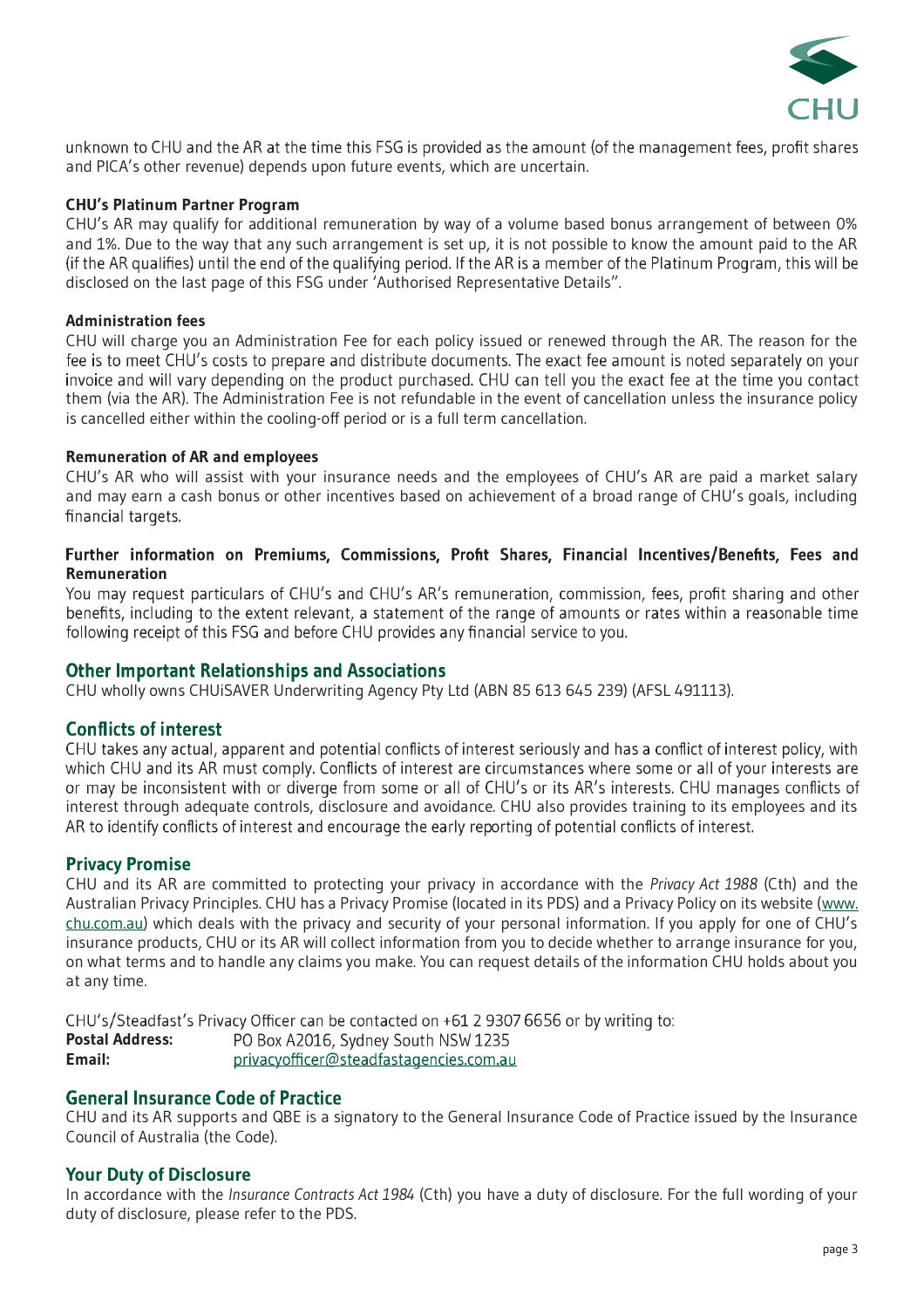

## **CHU's Professional Indemnity Policy**

CHU maintains a Professional Indemnity Policy (PI Policy) which satisfies the requirements for compensation arrangements under Section 912B of the *Corporations Act 2001* (Cth).

## **Compliments, Complaints and Dispute Resolution**

CHU has a Compliments, Complaints and Dispute Resolution Policy (a copy of which is on its website) which accords with the General Insurance Code of Practice. CHU will handle all complaints in a fair, transparent and timely manner.

CHU has a bespoke complaints handling and internal resolution procedure to immediately address your concerns:

- 1. **Claims Decision Complaint** arising out of a declined claim, the value of a claim or financial hardship;
- 2. Claims Service Complaint arising out of services provided by a CHU Service Provider or CHU employee;
- **3. Non-Claims Complaint** any complaint which is neither a Claims Decision Complaint nor a Claims Service Provider Complaint

## **Claims Decision Complaints**

#### **Step 1 – tell CHU about your Complaint**

If your complaint relates to a claims decision, please initially contact the Claims Handler who is handling the Claim. The claims handler will immediately escalate the Complaint to the Claims Team Leader. The Claims Team Leader will try to resolve your Complaint within 2 business days in accordance with CHU's Stage 1 IDR process.

#### **Step 2 – CHU IDR Committee**

If the Claims Team Leader cannot resolve your Complaint within 2 business days, your Complaint will immediately be referred to the IDR Committee (as part of Stage 1 IDR), which will consider your Complaint and provide its response in writing within 15 business days from the date of the initial Complaint. If further time is required due to for example insufficient information, the IDR Committee will provide a response as soon as possible and notify you of the further time it will require in order in order to provide a response.

#### **Step 3 – referral to QBE**

If CHU cannot resolve your Complaint within 15 business days, it will refer your Complaint to the QBE dispute resolution department as part of CHU's Stage 2 IDR process. QBE will provide its Final Response within 45 business days of the initial complaint to CHU.

#### **Claims Service Complaints**

#### **Step 1 – tell CHU about your Complaint**

If your complaint relates to a CHU service provider, please initially contact the Claims Handler who is handling the Claim. The Claims Handler and the Claims Team Leader will try to resolve your Complaint within 15 business days in accordance with CHU's Stage 1 IDR process.

#### **Step 2 – referral to QBE**

If CHU cannot resolve your Complaint within 15 business days, it will refer your Complaint to the QBE dispute resolution department as part of CHU's Stage 2 IDR process. QBE will provide its Final Response within 45 business days of the initial complaint to CHU.

#### **Non-Claims Complaints**

#### **Step 1 – tell CHU about your Complaint**

In the first instance, please contact the CHU representative who originally assisted you. The CHU representative will immediately refer your Complaint to the relevant State Underwriting Manager, who will try to resolve your Complaint within 5 business days.